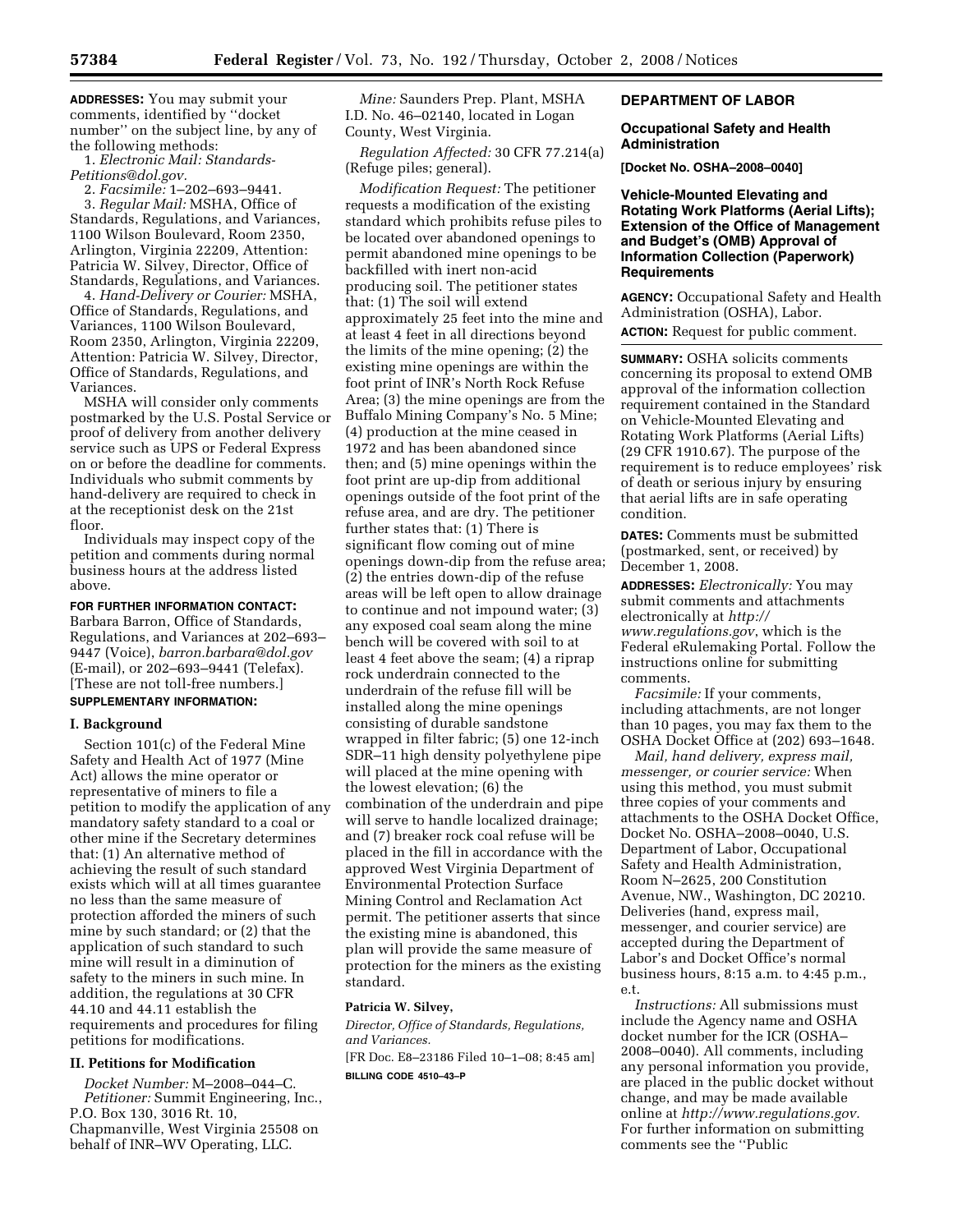Participation'' heading in the section of this notice titled ''Supplementary Information.''

*Docket:* To read or download comments or other material in the docket, go to *http://www.regulations.gov*  or the OSHA Docket Office at the address above. All documents in the docket (including this **Federal Register**  notice) are listed in the *http:// www.regulations.gov* index; however, some information (e.g., copyrighted material) is not publicly available to read or download through the Web site. All submissions, including copyrighted material, are available for inspection and copying at the OSHA Docket Office. You may also contact Theda Kenney at the address below to obtain a copy of the ICR.

## **FOR FURTHER INFORMATION CONTACT:**

Theda Kenney or Todd Owen, Directorate of Standards and Guidance, OSHA, U.S. Department of Labor, Room N–3609, 200 Constitution Avenue, NW., Washington, DC 20210; telephone (202) 693–2222.

## **SUPPLEMENTARY INFORMATION:**

### **I. Background**

The Department of Labor, as part of its continuing effort to reduce paperwork and respondent (i.e., employer) burden, conducts a preclearance consultation program to provide the public with an opportunity to comment on proposed and continuing information collection requirements in accordance with the Paperwork Reduction Act of 1995 (44 U.S.C.  $3506(c)(2)(A)$ ). This program ensures that information is in the desired format, reporting burden (time and costs) is minimal, collection instruments are clearly understood, and OSHA's estimate of the information collection burden is accurate. The Occupational Safety and Health Act of 1970 (the OSH Act) (29 U.S.C. 651 *et seq.*) authorizes information collection by employers as necessary or appropriate for enforcement of the Act or for developing information regarding the causes and prevention of occupational injuries, illnesses, and accidents (29 U.S.C. 657). The OSH Act also requires that OSHA obtain such information with minimum burden upon employers, especially those operating small businesses, and to reduce to the maximum extent feasible unnecessary duplication of efforts in obtaining information (29 U.S.C. 657).

*Manufacturer's Certification of Modifications (paragraph (b)(2)).* The Standard requires that when aerial lifts are ''field modified'' for uses other than those intended by the manufacturer, the manufacturer or other equivalent entity,

such as a nationally recognized testing laboratory, must certify in writing that the modification is in conformity with all applicable provisions of ANSI A92.2–1969 and the OSHA standard and that the modified aerial lift is at least as safe as the equipment was before modification. Employers are to maintain the certification record and make it available to OSHA compliance officers. This record provides assurance to employers, employees, and compliance officers that the modified aerial lift is safe for use, thereby, preventing failure while employees are being elevated. The certification record also provides the most efficient means for the compliance officers to determine that an employer is complying with the Standard.

### **II. Special Issues for Comment**

OSHA has a particular interest in comments on the following issues:

• Whether the proposed information collection requirements are necessary for the proper performance of the Agency's functions, including whether the information is useful;

• The accuracy of OSHA's estimate of the burden (time and costs) of the information collection requirements, including the validity of the methodology and assumptions used;

• The quality, utility, and clarity of the information collected; and

• Ways to minimize the burden on employers who must comply; for example, by using automated or other technological information collection and transmission techniques.

#### **III. Proposed Actions**

OSHA is requesting that OMB extend its approval of the information collection requirement contained in the Standard on Vehicle-Mounted Elevating and Rotating Work Platforms (Aerial Lifts) (29 CFR 1910.67). The Agency wishes to retain its current estimate of 21 burden hours. The Agency will summarize the comments submitted in response to this notice and will include this summary in the request to OMB.

*Type of Review:* Extension of a currently approved collection.

*Title:* Vehicle-Mounted Elevating and Rotating Work Platforms (Aerial Lifts) (29 CFR 1910.67).

*OMB Number:* 1218–0230.

*Affected Public:* Business or other forprofits; Not-for-profit organizations; Federal Government; State, Local, or Tribal Government.

*Number of Respondents:* 1,000.

*Frequency of Response:* On occasion. *Average Time Per Response:* Ranges from 1 minute (.02 hour) to maintain the manufacturer's certification record to 2

minutes (.03 hour) to disclose the record to an OSHA Compliance Officer.

*Estimated Total Burden Hours:* 21. *Estimated Cost (Operation and Maintenance):* \$0.

### **IV. Public Participation—Submission of Comments on this Notice and Internet Access to Comments and Submissions**

You may submit comments in response to this document as follows: (1) Electronically at *http:// www.regulations.gov,* which is the Federal eRulemaking Portal; (2) by facsimile (FAX); or (3) by hard copy. All comments, attachments, and other material must identify the Agency name and the OSHA docket number for the ICR (Docket No. OSHA–2008–0040). You may supplement electronic submissions by uploading document files electronically. If you wish to mail additional materials in reference to an electronic or facsimile submission, you must submit them to the OSHA Docket Office (see the section of this notice titled ''**ADDRESSES**''). The additional materials must clearly identify your electronic comments by your name, date, and the docket number so the Agency can attach them to your comments.

Because of security procedures, the use of regular mail may cause a significant delay in the receipt of comments. For information about security procedures concerning the delivery of materials by hand, express delivery, messenger, or courier service, please contact the OSHA Docket Office at (202) 693–2350 (TTY (877) 889– 5627).

Comments and submissions are posted without change at *http:// www.regulations.gov.* Therefore, OSHA cautions commenters about submitting personal information such as social security numbers and date of birth. Although all submissions are listed in the *http://www.regulations.gov* index, some information (e.g., copyrighted material) is not publicly available to read or download through this Web site. All submissions, including copyrighted material, are available for inspection and copying at the OSHA Docket Office. Information on using the *http:// www.regulations.gov* Web site to submit comments and access the docket is available at the Web site's ''User Tips'' link. Contact the OSHA Docket Office for information about materials not available through the Web site, and for assistance in using the Internet to locate docket submissions.

### **V. Authority and Signature**

Edwin G. Foulke, Jr., Assistant Secretary of Labor for Occupational